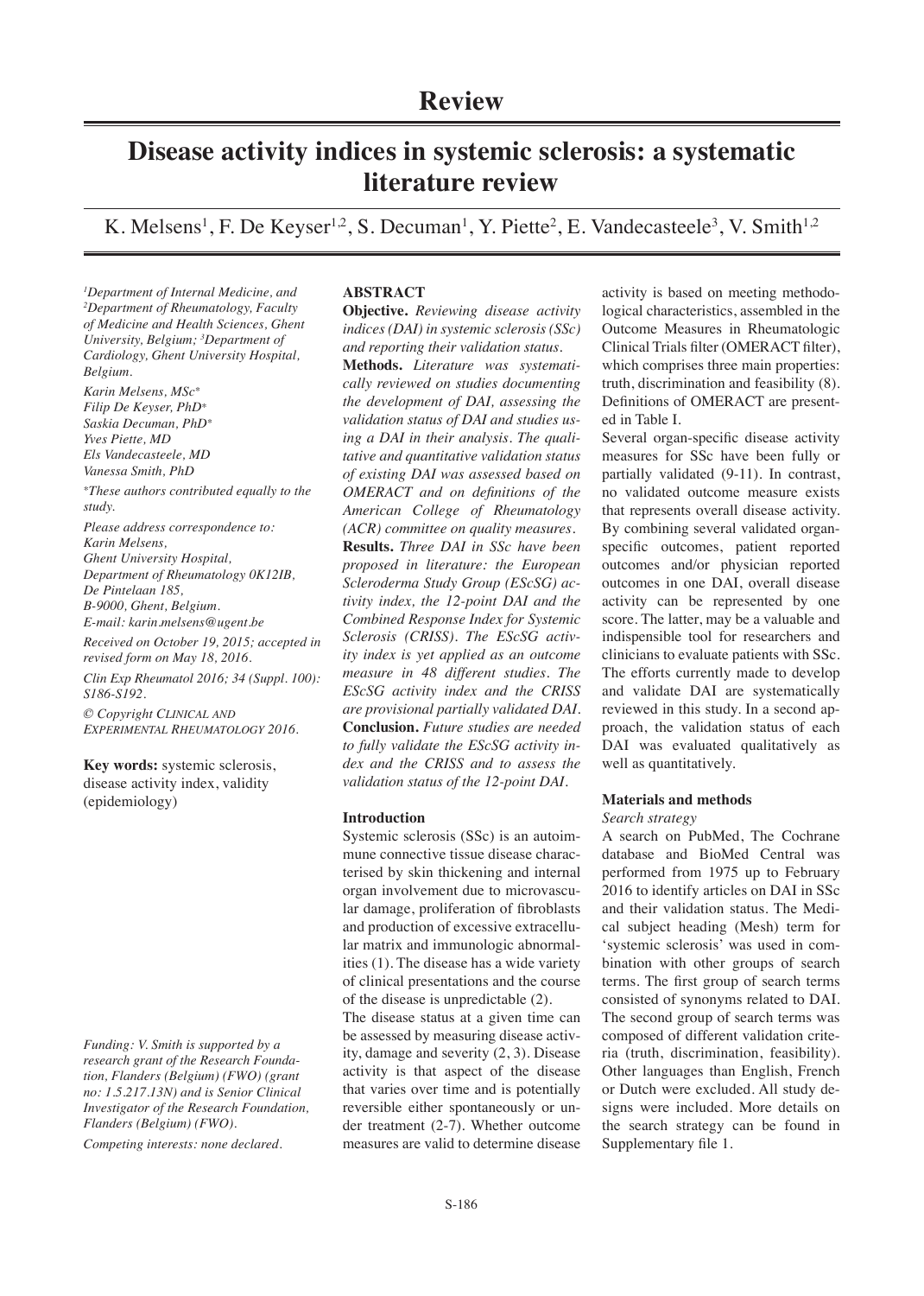# Table I. Outcome measures in rheumatologic clinical trials-filter (OMERACT filter) (1, 3, 11).

| TRUTH                 |                                                                                                                                                                                                                                                                                                                                                                                                                 |
|-----------------------|-----------------------------------------------------------------------------------------------------------------------------------------------------------------------------------------------------------------------------------------------------------------------------------------------------------------------------------------------------------------------------------------------------------------|
| Face validity         | The 'credibility' value of the index. The degree to which the index seems to measure what it intended it to measure or 'makes sense'.                                                                                                                                                                                                                                                                           |
| Content validity      | The index covers all aspects of the construct to be measured. It includes relevant items, which are selected appropriately and are<br>representative.                                                                                                                                                                                                                                                           |
| Construct validity    | The index represents the 'biological sense', which requires comparison to a golden standard. In the absence of a golden standard the<br>best available standard may be used, such as the physician's judgment.<br>Convergent validity: the index should correlate with other constructs theoretically related to each other.<br>Divergent validity*: the index should not correlate with dissimilar constructs. |
| <b>DISCRIMINATION</b> |                                                                                                                                                                                                                                                                                                                                                                                                                 |
| Sensitivity to change | The index can discriminate between disease status in one patient over different time periods (e.g. in clinical trials to monitor treatment<br>effect) or in a group of patients $(e.g. to classify, to propagate)$ .                                                                                                                                                                                            |
| Reliability           | The index has high reproducibility and little variability between different investigators (interrater variability) and by one investigator<br>(intrarater variability).                                                                                                                                                                                                                                         |
| FEASIBILITY           |                                                                                                                                                                                                                                                                                                                                                                                                                 |
|                       | The index can be applied easily, including time, money, accessibility and interpretability.                                                                                                                                                                                                                                                                                                                     |
|                       | * This methodological characteristic is not included in the OMERACT filter, though mentioned to be comprehensible.                                                                                                                                                                                                                                                                                              |

### *Search process*

Two reviewers (KM, SD) screened the retrieved titles, abstracts and full texts using the following inclusion criteria: studies that document the development of DAI in SSc, studies that assess the validation status of such indices and studies that use a DAI upon their analysis. Titles and abstracts selected by either one of the reviewers were included for further screening. The final articles were withheld after reading and judgement of the full text. When different opinions existed among the two reviewers on the full text, consensus was reached. Relevant references from retrieved articles were also included.

# *Assessment of the validation status of present disease activity indices*

Primarily, the qualitative validation status of the present DAI was assessed according to the OMERACT filter (8, 12). The filter consists of three main properties, which are subdivided in more specific methodological characteristics. We followed the definitions, given by the OMERACT committee members.

# *Truth*

An index is considered truthful if it contains face validity, content validity and construct validity. *Face validity* is defined as the credibility value of the index. The degree to which the index seems to measure what it is intended to measure. The *content validity* is the feature of the index to cover all aspects of the construct to be measured. The index includes relevant items, which are selected appropriately and are representative. The *construct validity* represents the biological sense of the index. This requires comparison to a golden standard. In the absence of a golden standard the correlation with the best available standard may be used, such as the physician's judgment (2, 4).

### *Discrimination*

An index is *sensitive to change* when it can discriminate between disease status in one patient over different time periods (*e.g.* in clinical trials to monitor treatment effect) or in a group of patients (*e.g.* to classify, to prognosticate). An index is *reliable* when the index has high reproducibility and little variability between different investigators (interrater variability) and by one investigator (intrarater variability) (2, 4, 12).

# *Feasibility*

An index is considered *feasible* when it can be applied easily, including time, money, accessibility and interpretability (12). Based on the available literature (results from studies and/or expert consensus), the state of each index is evaluated. A criterion is judged validated if appropriate information is available from studies. It is considered partially validated if disagreement exists among experts. Exception is face validity and feasibility, which are evaluated by the judgment of experts as appropriate measures rather then by specific studies.

Secondly, the quantitative validation status of the indices was reviewed. The American College of Rheumatology (ACR) defines indices without quantitative validation as being 'preliminary'. Once it has undergone quantitative validation in previously collected cohorts, it is called 'provisional'. The last step before fully approval by the ACR is to validate the index prospectively in a clinical trial setting (13).

# **Results**

## *Results of the search strategy*

Of the 543 articles screened as potentially relevant, 57 of these met the inclusion criteria. Two articles were additionally included after reference reading. The flow of the literature search and selection process is shown in Figure 1. Excluded articles assessed disease activity based on other outcomes than disease activity indices (e.g. skin score, physician's global assessment) or did not investigate DAI. More details on the search strategy can be found in Supplementary file 1.

### *Results of the search process*

The 59 resulting articles were then designated according to the inclusion criteria in three major groups: articles that document the development of DAI, articles that comment or assess the validation status of such indices and articles that use a DAI upon their analysis. Eight studies documented the development of a DAI in SSc. Four of them were about the European Scleroderma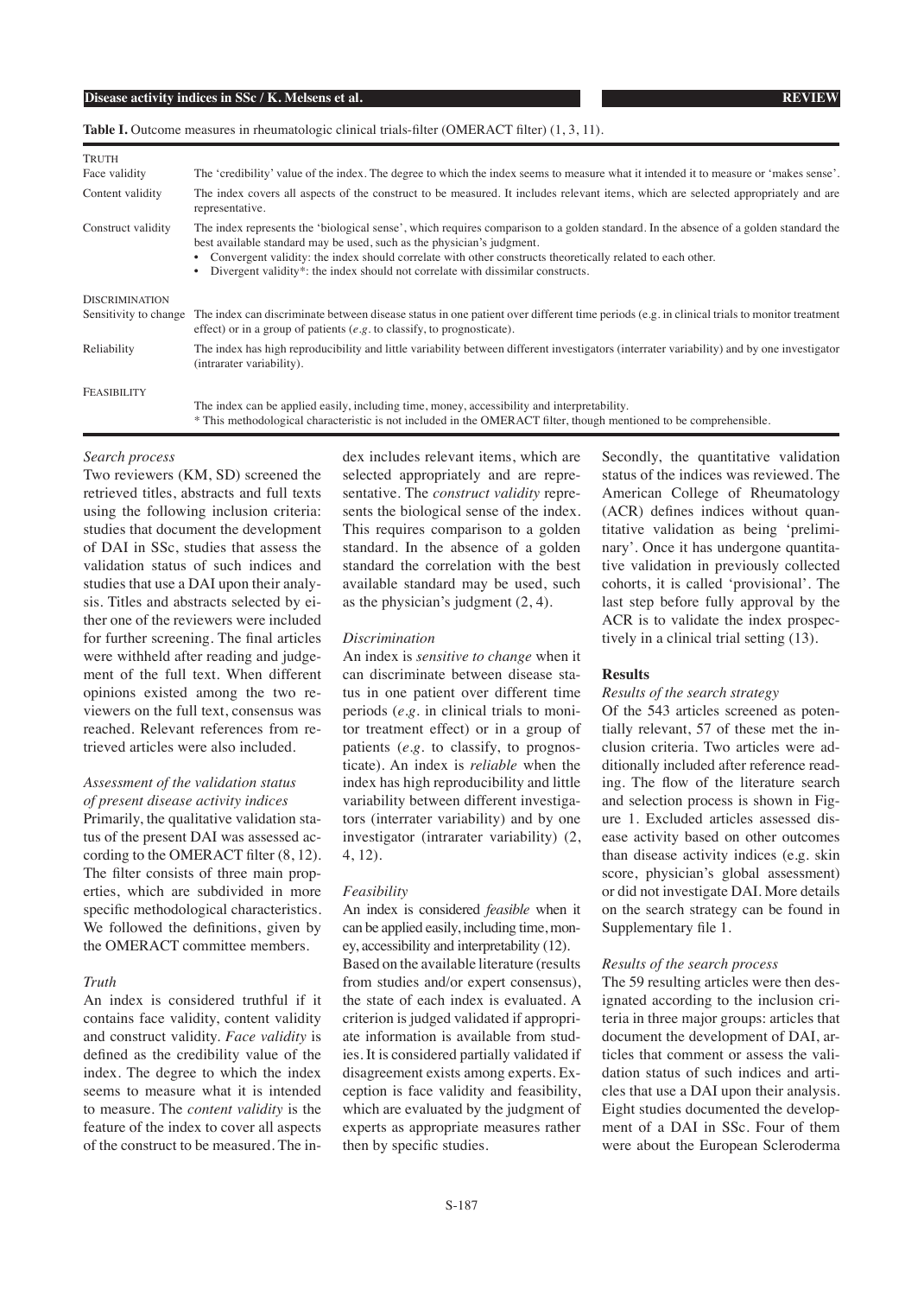Study Group (EScSG) activity index (14-17). Another DAI was proposed by Minier *et al.* and is called the 12-point DAI (18). Three other articles concerned the development of the Combined Response Index for Systemic Sclerosis (CRISS) (19, 20, 21).

Seven studies assessed the validity of these DAI and/or commented on them (2, 3, 6, 7, 18, 22, 23).

There were 48 articles that applied a DAI in their study evaluation, and all of them applied the EScSG activity index as disease activity index. Two of these were clinical trials (24, 25), the remaining articles were descriptive studies (3, 7, 18, 26-68). The articles assessing an association between EScSG activity index and variable constructs are presented in the Supplementary file 2.

Below, each DAI is discussed by assessing their qualitative validation according to the OMERACT filter and their quantitative validation according to ACR definitions. An overview is presented in Table II.

# **1. The European Scleroderma Study group (EScSG) activity index**

The EScSG activity index was developed by Valentini *et al.* in 2001. The index contains 10 variables of which each variable has an assigned weight from 0.5 to 2, resulting in a total score ranging from 0 to 10 (14). The EScSG activity index includes patient-reported items (dealing with skin changes, vascular changes and cardiopulmonary changes), organ specific outcomes (the modified Rodnan Skin score [mRSS], the presence of scleredema, digital necrosis, arthritis, lung carbon monoxide diffusing capacity [DLCO] reduction) and laboratory measures (erythrocyte sedimentation rate [ESR] and hypocomplementemia). The disease is considered active if the total score is  $\geq 3$ .

# *1.1 Qualitative validation status Truth*

#### *Face validity*

The developers stated that the 10 variables included in the EScSG activity index, are credible and relevant to demonstrate overall disease activity in SSc (5, 22). An agreement by a group of experts is still required to define the appro-



**Fig. 1.** Flowchart of search strategy and results.

priateness of the EScSG activity index to be used for the evaluation of overall disease activity in patients with SSc. In particular, there is some disagreement among authors whether the variable 'hypocomplementemia', reflects disease activity (23, 55). Therefore, we consider the face validity of the EScSG activity index as partially validated.

#### *Content validity*

There is partial consensus concerning the content validity of the EScSG activity index. The index was developed based on 88-outcome measures (and 11 change-factors) of 290 patients

with SSc. Those outcomes that correlated significantly with the physician's global assessment score of disease activity, were selected by using univariate analysis. Afterwards, indices combining different sets of outcome measures were developed, based on multiple linear regression analysis (14, 15, 17). According to Valentini *et al.* the final index sufficiently covers all items to be evaluated when assessing activity, except for renal involvement (5). They admit they could not define any activity criterion of renal involvement, since none of the 290 patients encountered a renal crisis (15). Others comment that pulmonary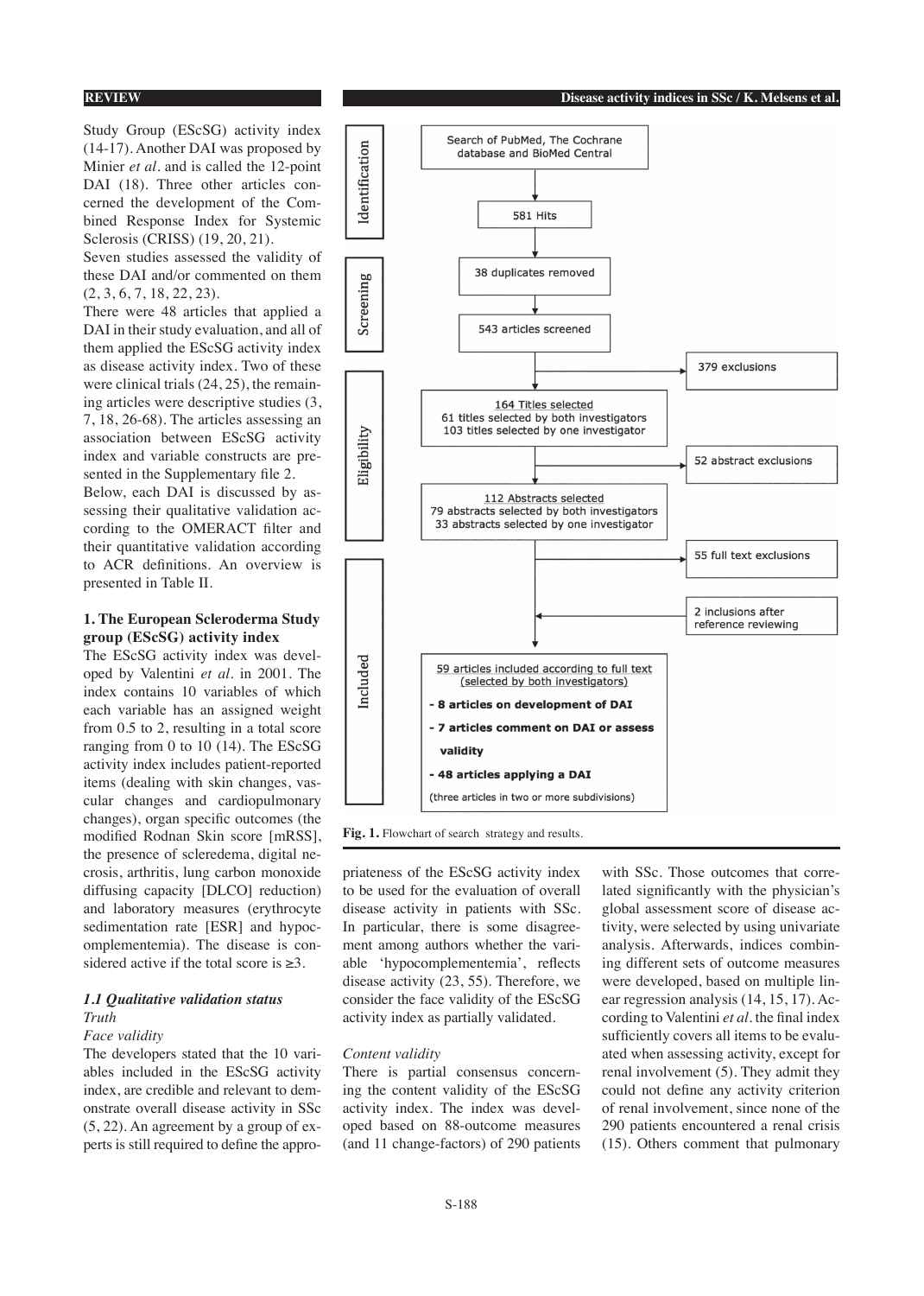**Table II.** Disease activity indices according to the OMERACT filter and their quantitative validation status.

|                         | Truth         |          |                                           | Discrimination                         |                                        | Feasibility | <b>Status</b> |
|-------------------------|---------------|----------|-------------------------------------------|----------------------------------------|----------------------------------------|-------------|---------------|
|                         | Face          |          | Content Construct Sensitivity Reliability | to Change                              |                                        |             |               |
| $EScSG*$ activity index | $PV^{\gamma}$ | $PV^{Y}$ | V·                                        | $ND$ <sup><math>\parallel</math></sup> | $PV^{\gamma}$                          | V.          | Provisional   |
| 12-point DAI            | $PV^{Y}$      | V٠       | $ND$ <sup><math>\parallel</math></sup>    | $ND$ <sup><math>\parallel</math></sup> | $ND$ <sup><math>\parallel</math></sup> | V٠          | Preliminary   |
| <b>CRISS</b>            | V.            | v.       | $PV^{\gamma}$                             | V                                      | $PV^{\gamma}$                          | V.          | Provisional   |

¥ PV: partially validated: a criterion was judged partially validated if disagreement exists among specialists. V: valid: a criterion was judged validated if appropriate information was available from studies. Exception is face validity and feasibility, which are evaluated by the judgment of experts as an appropriate measure rather than by specific studies. "ND: no data; EScSG: European Scleroderma Study Group; DAI: Disease Activity Index; CRISS: Combined Response Index for Systemic Sclerosis by the Scleroderma Clinical Trials Consortium.

and vascular components, as well as gastrointestinal involvement, are not adequately represented in the EScSG activity index (2, 6, 7, 18). One study attested this dissociation of the EScSG activity index with pulmonary components (Forced Vital Capacity [FVC] and FVC/DLCO) by using categorical principal component analysis (18). Another point of argue on the content validity is that the three patient-reported items of the EScSG activity index fail to capture persistent disease activity, negatively influencing content validity (2, 6, 7). With regard to these data, we conclude that the EScSG activity index partially meets content validity.

# *Construct validity*

The construct validity of the EScSG activity index was assessed and proven by correlation with the physician's global assessment of activity in a study of 30 patients with SSc (Spearman's rank correlation,  $r_s = 0.530 - 0.712$ ;  $p < 0.003$ ) (16). Afterwards, this correlation was partially reproduced in a bigger crosssectional study of 520 patients with SSc, where a moderate but still significant correlation was found (Pearson's correlation, r=0.375; *p*<0.001) (3). Many other studies gave substance to the construct validity of the EScSG activity index by demonstrating correlations with other variable constructs. These studies are presented together in the Supplementary file 2.

#### *Discrimination*

As assessed by Valentini *et al*., the EScSG activity index can discriminate

"inactive to moderately active" disease status from "active to very active" status (The Receiver Operating Curve [ROC] has an AUC=0.916 when the disease activity score is 3.) (14). Its discriminatory value was endorsed in a cross-sectional study of the Canadian Scleroderma Research Group in which a significant difference was found in disease activity between limited cutaneous Systemic Sclerosis (lcSSc) and diffuse cutaneous Systemic Sclerosis (dcSSc), demonstrating a significantly higher EScSG activity index in the latter (7).

*Sensitivity to change*

The sensitivity to change of the EScSG activity index, putting in evidence the change in response to therapy, remains to be assessed (6, 7, 14, 18).

#### *Reliability*

No studies exist that assess the interand intra-rater variability of the EScSG activity index. A common remark is that the reproducibility of the EScSG activity index could be influenced by the patient-reported items (accountable for three variables out of ten). The three questions, that define these three variables, have been commented as not being clearly described, being prone to patients recall bias and the presence of depression would influence the scoring (2, 3, 5, 7, 16, 22). However, patientrecall questions have been previously accepted as reliable outcome measures in other rheumatic diseases, such as rheumatoid arthritis (16, 69, 70).

In addition, some authors state that the generalisability of the EScSG activity index is restricted, since only three

experts determined the golden standard (the physician's global assessment) (2, 5). In the development of the EScSG activity index, three experts assigned for each patient a subjective disease activity score on a semi-quantitative scale from 0 (inactive) to 10 (active). For each patient a consensus score was then reached, the golden standard. This golden standard was then statistically correlated with clinical outcome measures to develop the DAI. The correlation between the EScSG activity index and the consensus score was calculated by Spearman's rank correlation at 0.835, *p*=0.0001 (14).

All these facts considered, we conclude that the EScSG activity index is only partially validated concerning reliability.

# *Feasibility*

The EScSG activity index is a feasible DAI. All authors, investigating the ESc-SG activity index, agreed that the index is easy to use (2, 4-7, 18, 22). The 10 variables, mainly based on clinical findings, are easy to obtain (22). Moreover, the index is cost effective as it relies only on anamnesis, clinical examination, laboratory results (ESR, complementemia) and lung function test (DLCO) (5). More complicated examinations that intend to measure the extent of organ involvement (echocardiography, high resolution computed tomography of the lung, gastrointestinal series) were not included. Valentini *et al*. recognised that this could decrease the content validity. Nevertheless, without these more invasive measurements the index is more feasible (14).

# *1.2. Quantitative validation status*

The EScSG activity index is considered to be a provisional index, since it was not yet evaluated in a prospective clinical trial setting. Some clinical trials used the EScSG activity index in their evaluation analysis, but they did not quantitatively evaluate it (24, 25). It can be called a 'provisional' index, instead of a 'preliminary' index since it has undergone quantitative validation in external patient cohorts (3, 7, 18). The latter, were studies that also contributed to the construct validity of the EScSG activity index.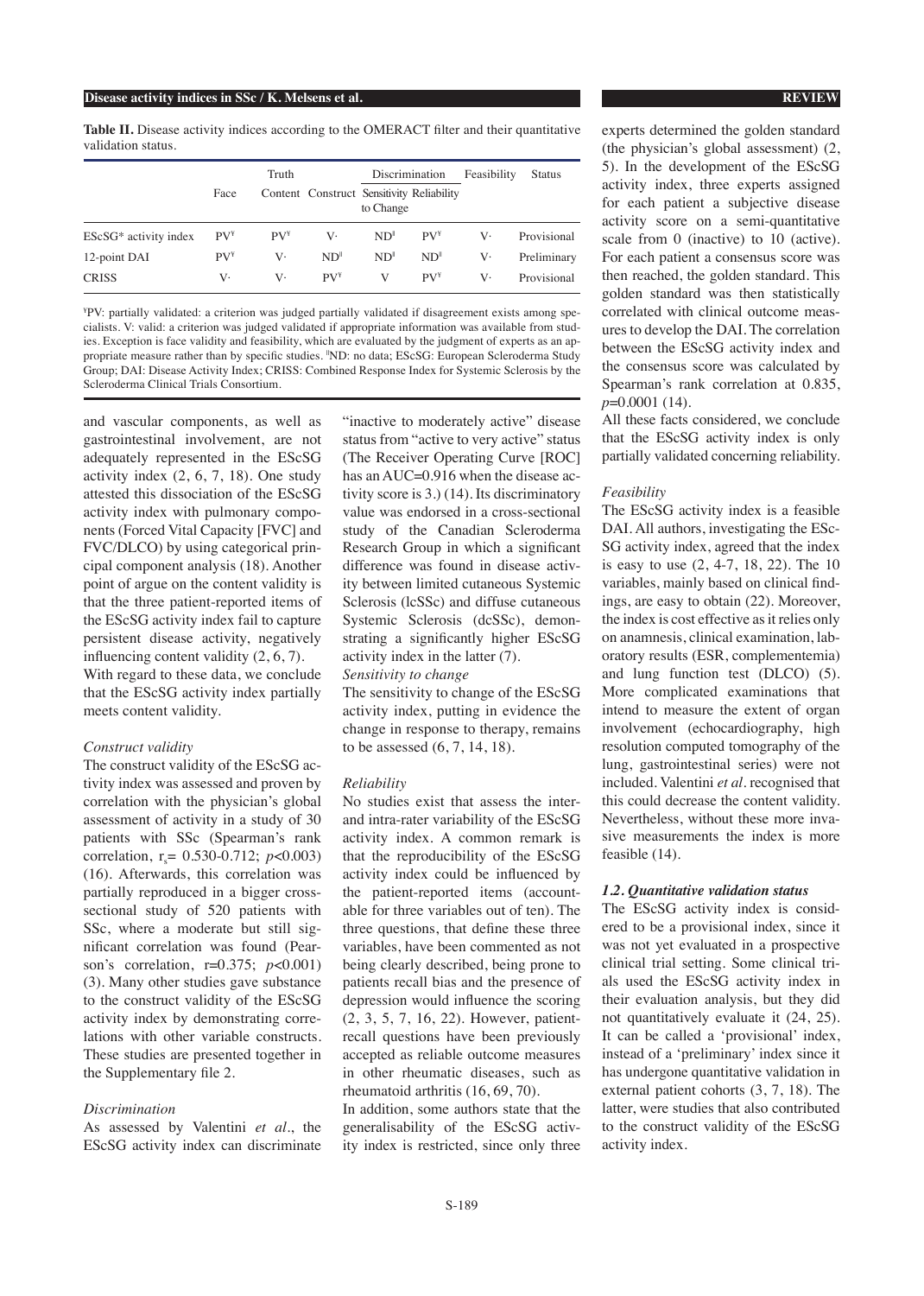# **REVIEW Disease activity indices in SSc / K. Melsens et al.**

# **2. 12-point activity index by Minier** *et al.*

Minier *et al.* investigated the EScSG activity index in a longitudinal study on 131 patients with SSc. They deduced that pulmonary and vascular organ involvement were insufficiently represented in the EScSG activity index and derived a new DAI, adding more outcome measures. Two new outcome measures of pulmonary involvement (change in DLCO [at one year followup] and FVC/DLCO ratio), one more of vascular involvement (change in ulcer score [at one year follow-up]) and the following four other outcome measures were added: a patient-reported 17 area thickness score; the HAQ-DI; the change in HAQ-DI at one year followup and the change in mRSS at one year follow-up (18).

Since no studies exist that assess the qualitative, nor the quantitative validation status of this index, the index is to be considered a preliminary index. Additionally, studies using the index in the evaluation of patients with SSc are lacking.

# **3. The Combined Response Index for Systemic Sclerosis (CRISS)**

The Scleroderma Clinical Trials Consortium (SCTC) recently has developed a response index to use in clinical trials with early-dcSSc patients (defined as a disease duration ≤5 years). The SCTC first developed a core set of 31 outcome measures by conducting a 3-round Delphi exercise (19, 71). This core set contained outcome measures of disease activity, as well as disease damage and severity. To assess the core set quantitatively, a 1-year multicentre prospective observational study was set up in 200 early-dcSSc patients, the so called CRISS cohort (19). A composite dataand consensus driven core set was then derived, which fulfils the OMERACT filter standards (19, 72). The resulting index is a 2-step process that first includes core items that attest change (the mRSS, FVC% predicted, patient and physician global assessment and HAQ-DI) and secondly captures clinically meaningful worsening of internal organ involvement (new scleroderma renal crisis, decline in FVC% predicted or interstitial lung disease, new onset

left ventricular failure or new onset of pulmonal arterial hypertension) (19).

# *3.1 Qualitative validation status*

Since the CRISS was developed by a group of experts and in a second time approved by an independent group of 40 experts to define response definitions of improvement *versus* non improvement, the index is believed to have good *face* and *content validity*. Data analysis approved the good sensitivity and specificity of the index (construct validity) and attested the *discriminatory* value (19). Moreover, the 'CRISS-cohort', has been shown to be representative to other early-dcSSc cohorts (73). Since the index was recently developed, studies assessing the *construct validity*, by correlating the CRISS to other variable constructs are still missing. Thus, the construct validity is considered partially validated.

The *feasibility* of the index was attested separately, by defining the index as being feasible when more than 50% of subjects of the 'CRISS-cohort' had completion of the core set at two time-points (19).

The *sensitivitiy to change* was assessed in the 'CRISS-cohort' by comparing core items with patient and physician transition questions at the one year follow-up. Only core items with a good effect size were included in the next stage of the index development (19).

The *reliability* of the CRISS is considered partially validated, since only the items on itself, and not the index as a whole, were considered by experts to be reliable (19).

# *3.2. Quantitative validation status*

The CRISS is approved by ACR as being a provisional criteria set, since it was also tested in a prospective trial with completed data of 35 SSc patients (methotrexate *vs.* placebo) (19, 74).

### **Discussion**

This study is a systematic literature review on the development and the use of valid disease activity indices (DAI) in SSc. The OMERACT filter and the ACR definitions are used as a framework to assess the qualitative and the quantitative validation status of DAI, respectively.

No fully validated index for assessing

overall disease activity in patients with SSc currently exists. However, such a measure is a valuable tool in clinical practice as well as in research to assess the disease status of patients with SSc. Three DAI have been proposed for SSc,

which are preliminary or provisional. The EScSG activity index is the most thoroughly investigated index and has a strong evidence of validity. According to the OMERACT standards, consensus still needs to be reached about the face validity and the content validity. Since there was no agreement on these criterions, they were considered as partially validated. A major lack in the qualitative validity assessment of the EScSG activity index is the absence of investigation on the sensitivity to change. Concerning the quantitative validation, the EScSG activity index is a provisional index, not yet validated in prospective clinical trials.

The 12-point activity index developed by Minier *et al.* might be, in comparison with the EScSG activity index, a potentially more valuable index since it includes more pulmonary variables. On the other hand, it contains more variables, which makes it less feasible than the EScSG activity index. A comparison through all standards of the OMERACT filter between both indices could be made in future studies.

The third DAI for SSc presented in literature is the CRISS: a provisional core set of response measures, developed by consensus and data driven analysis. It is assumed to reflect reversible aspects of SSc in clinical trials with early-dc-SSc patients. Since it was developed by experts in the field of SSc, it is believed to have a good qualitative validity.

Since the aim of this review was to summarise the validation of DAI's, we limited us to state the articles where comments on this aspect were given, without giving an own interpretation. This might be seen as a limitation. As such, we only report conclusions of articles that assessed the validation status, although the OMERACT definitions are sometimes subject to interpretation (best example is face validity). As such, on the content validity of EScSG activity index, we only reported that EScSG activity index does not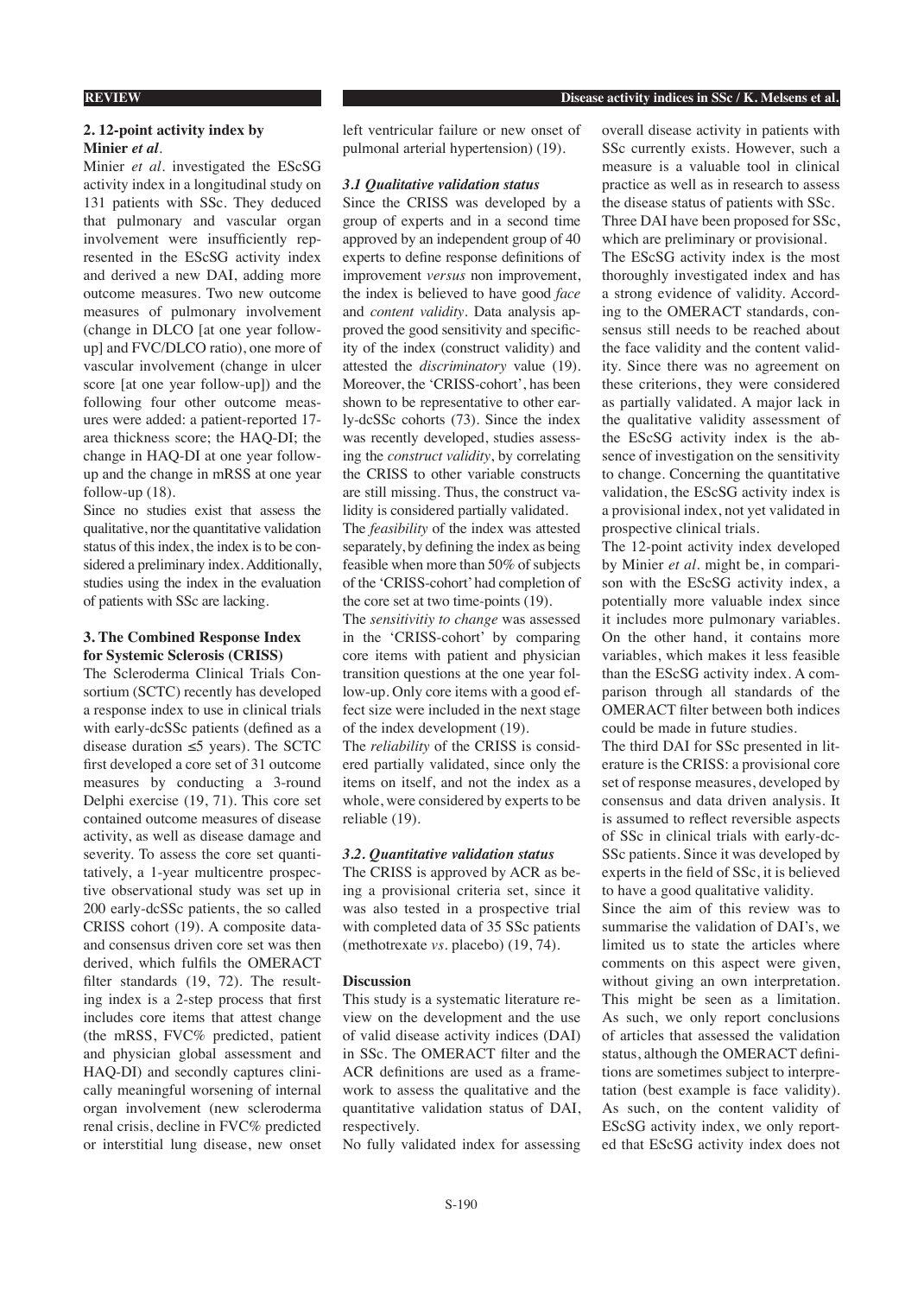#### **Disease activity indices in SSc / K. Melsens et al. REVIEW**

cover renal involvement and that pulmonary, vascular and gastrointestinal involvement are not adequately represented in the EScSG activity index without giving own interpretations. It is generally known that nowadays, renal disease rarely occurs in SSc and it may not be an adequate parameter to be put in an index to use in daily practice or in studies. For gastrointestinal involvement, in real life, it is very difficult to identify a gastrointestinal feature that represents only activity and not damage**.**

In conclusion, this systematic review shows that no fully validated DAI for SSc exists. The EScSG activity index and the CRISS have strong evidence of validity according to the OMERACT filter, as well as according to the ACR definitions. However, they do not yet fulfil all validation criteria and more investigation in this field is mandatory.

### **References**

- 1. BARSOTTI S, STAGNARO C, DELLA ROSSA A: Systemic sclerosis: a critical digest of the recent literature. *Clin Exp Rheumatol* 2015; 33: S3-14.
- 2. MEDSGER TA: Natural history of systemic sclerosis and the assessment of disease activity, severity, functional status, and psychologic well-being. *Rheum Dis Clin North Am*  2003; 29: 255-73.
- 3. FAN X, POPE J, CANADIAN SCLERODERMA RESEARCH G, BARON M: What is the relationship between disease activity, severity and damage in a large Canadian systemic sclerosis cohort? Results from the Canadian Scleroderma Research Group (CSRG). *Rheumatol Int* 2010; 30: 1205-10.
- 4. SYMMONS DP: Disease assessment indices: activity, damage and severity. *Baillieres Clin Rheumatol* 1995; 9: 267-85.
- 5. VALENTINI G, SILMAN AJ, VEALE D: Assessment of disease activity. *Clin Exp Rheumatol*   $2003 \cdot 21 \cdot$  S39-S41.
- 6. HUDSON M, STEELE R, THE CANADIAN SCLERODERMA RESEARCH GROUP (CSRG), BARON M: Update on indices of disease activity in systemic sclerosisic sclerosis. *Semin Arthritis Rheum* 2007; 37: 93-8.
- 7. WALKER JG, STEELE RJ, SCHNITZER M *et al.*: The association between disease activity and duration in systemic sclerosis. *J Rheumatol* 2010; 37: 2299-306.
- 8. TUGWELL P, BOERS M, BROOKS P, SIMON L, STRAND V, IDZERDA L: OMERACT: an international initiative to improve outcome measurement in rheumatology. *Trials* 2007; 8:38.
- 9. FURST D, KHANNA D, MATUCCI-CERINIC M *et al.*: Systemic sclerosis - Continuing progress in developing clinical measures of response. *J Rheumatol* 2007; 34: 1194-200.
- 10. MERKEL PA, CLEMENTS PJ, REVEILLE JD *et*

*al*: Current status of outcome measure development for clinical trials in systemic sclerosis. Report from OMERACT 6. *J Rheumatol*  2003; 30: 1630-47.

- 11. FURST DE: Outcome measures in rheumatologic clinical trials and systemic sclerosis. *Rheumatology* (Oxford) 2008; 47: S29-S30.
- 12. BOERS M, BROOKS P, STRAND CV, TUG-WELL P: The OMERACT filter for Outcome Measures in Rheumatology. *J Rheumatol*  1998; 25: 198-9.
- 13. SINGH JA, SOLOMON DH, DOUGADOS M *et al.*: Development of classification and response criteria for rheumatic diseases. *Arthritis Rheum* 2006; 55: 348-52.
- 14. VALENTINI G, DELLA ROSSA A, BOMBAR-DIERI S *et al.*: European multicentre study to define disease activity criteria for systemic sclerosis. II. Identification of disease activity variables and development of preliminary activity indexes. *Ann Rheum Dis* 2001; 60: 592- 8.
- 15. DELLA ROSSA A, VALENTINI G, BOMBAR-DIERI S *et al.*: European multicentre study to define disease activity criteria for systemic sclerosis. I. Clinical and epidemiological features of 290 patients from 19 centres. *Ann Rheum Dis* 2001; 60: 585-91.
- 16. VALENTINI G, BENCIVELLI W, BOMBAR-DIERI S *et al.*: European Scleroderma Study Group to define disease activity criteria for systemic sclerosis. III. Assessment of the construct validity of the preliminary activity criteria. *Ann Rheum Dis* 2003; 62: 901-3.
- 17. VALENTINI G, D'ANGELO S, DELLA ROSSA A, BENCIVELLI W, BOMBARDIERI S: European Scleroderma Study Group to define disease activity criteria for systemic sclerosis. IV. Assessment of skin thickening by modified Rodnan skin score. *Ann Rheum Dis*  2003; 62: 904-5.
- 18. MINIER T, NAGY Z, BALINT Z *et al.*: Construct validity evaluation of the European Scleroderma Study Group activity index, and investigation of possible new disease activity markers in systemic sclerosis. *Rheumatology*  2010; 49: 1133-45.
- 19. KHANNA D, BERROCAL VJ, GIANNINI EH *et al.*: The American College of Rheumatology Provisional Composite Response Index for Clinical Trials in early diffuse cutaneous Systemic Sclerosis. *Arthritis Rheumatol*  $2016: 68: 299-311$ .
- 20. KHANNA D, DISTLER O, AVOUAC J *et al.*: Measures of response in clinical trials of systemic sclerosis: the Combined Response Index for Systemic Sclerosis (CRISS) and Outcome Measures in Pulmonary Arterial Hypertension related to Systemic Sclerosis (EPOSS). *J Rheumatol* 2009; 36: 2356-61.
- 21. KHANNA D, LOVELL DJ, GIANNINI E *et al.*: Development of a provisional core set of response measures for clinical trials of systemic sclerosis. *Ann Rheum Dis* 2008; 67: 703-9.
- 22. DELLA ROSSA A, BOMBARDIERI S, VALEN-TINI G: Comment on: Disease activity criteria in Scleroderma. *Semin Arthritis Rheum*  2008; 37: 271-2.
- 23. HUDSON M, STEELE R, LU Y: Comment on the article "Hypocomplementemia in systemic sclerosis" by Cuomo G. *et al*. *Reumatismo* 2009; 61: 156-8.
- 24. SMITH V, PIETTE Y, van PRAET JT *et al.*: Two-year results of an open pilot study of a 2-treatment course with rituximab in patients with early systemic sclerosis with diffuse skin involvement. *J Rheumatol* 2013; 40: 52-7.
- 25. BOSELLO S, de SANTIS M, LAMA G *et al.*: B cell depletion in diffuse progressive systemic sclerosis: safety, skin score modification and IL-6 modulation in an up to thirty-six months follow-up open-label trial. *Arthritis Res Ther*   $2010 \cdot 12$ : R54.
- 26. VANTHUYNE M, SMITH V, ARAT S *et al.*: Validation of a manual ability questionnaire in patients with systemic sclerosis. *Arthritis Rheum* 2009; 61: 695-703.
- 27. MUANGCHAN C, HARDING S, KHIMDAS S *et al.*: Association of C-reactive protein with high disease activity in systemic sclerosis: results from the Canadian Scleroderma Research Group. *Arthritis Care Res* (Hoboken) 2012; 64: 1405-14.
- 28. CAPORALI R, CACCIALANZA R, BONINO C *et al.*: Disease-related malnutrition in outpatients with systemic sclerosis. *Clin Nutr* 2012; 31: 666-71.
- 29. MARTIN P, TEODORO WR, VELOSA AP *et al.*: Abnormal collagen V deposition in dermis correlates with skin thickening and disease activity in systemic sclerosis. *Autoimmun Rev* 2012; 11: 827-35.
- 30. DEUSCHLE K, WEINERT K, BECKER MO, BACKHAUS M, HUSCHER D, RIEMEKASTEN G: Six-minutes walk distance as a marker for disability and complaints in patients with systemic sclerosis. *Clin Exp Rheumatol*  2011; 29: S53-9.
- 31. BONELLA F, VOLPE A, CARAMASCHI P *et al.*: Surfactant protein D and KL-6 serum levels in systemic sclerosis: correlation with lung and systemic involvement. *Sarcoidosis Vasc Diffuse Lung Dis* 2011; 28: 27-33.
- 32. MULLER CDS, PAIVA EDOS S, AZEVEDO VF, RADOMINSKI SC, LIMA FILHO JH: Autoantibody profile and clinical correlation in a group of patients with systemic sclerosis in southern Brazil. *Rev Bras Reumatol* 2011; 51: 314-8, 323-4.
- 33. MICHALSKA-JAKUBUS M, KOWAL-BIE-LECKA O, CHODOROWSKA G, BIELECKI M, KRASOWSKA D: Angiopoietins-1 and -2 are differentially expressed in the sera of patients with systemic sclerosis: high angiopoietin-2 levels are associated with greater severity and higher activity of the disease. *Rheumatology* (Oxford) 2011; 50: 746-55.
- 34. VETTORI S, MARESCA L, CUOMO G, AB-BADESSA S, LEONARDO G, VALENTINI G: Clinical and subclinical atherosclerosis in systemic sclerosis: consequences of previous corticosteroid treatment. *Scand J Rheumatol*  2010; 39: 485-9.
- 35. MINIER T, PENTEK M, BRODSZKY V *et al.*: Cost-of-illness of patients with systemic sclerosis in a tertiary care centre. *Rheumatology* (Oxford) 2010; 49: 1920-8.
- 36. CUOMO G, SANTORIELLO C, POLVERINO F, RUOCCO L, VALENTINI G, POLVERINO M: Impaired exercise performance in systemic sclerosis and its clinical correlations. *Scand J Rheumatol* 2010; 39: 330-5.
- 37. SLOBODIN G, AHMAD MS, ROSNER I *et al.*: Regulatory T cells (CD4(+)CD25(bright)